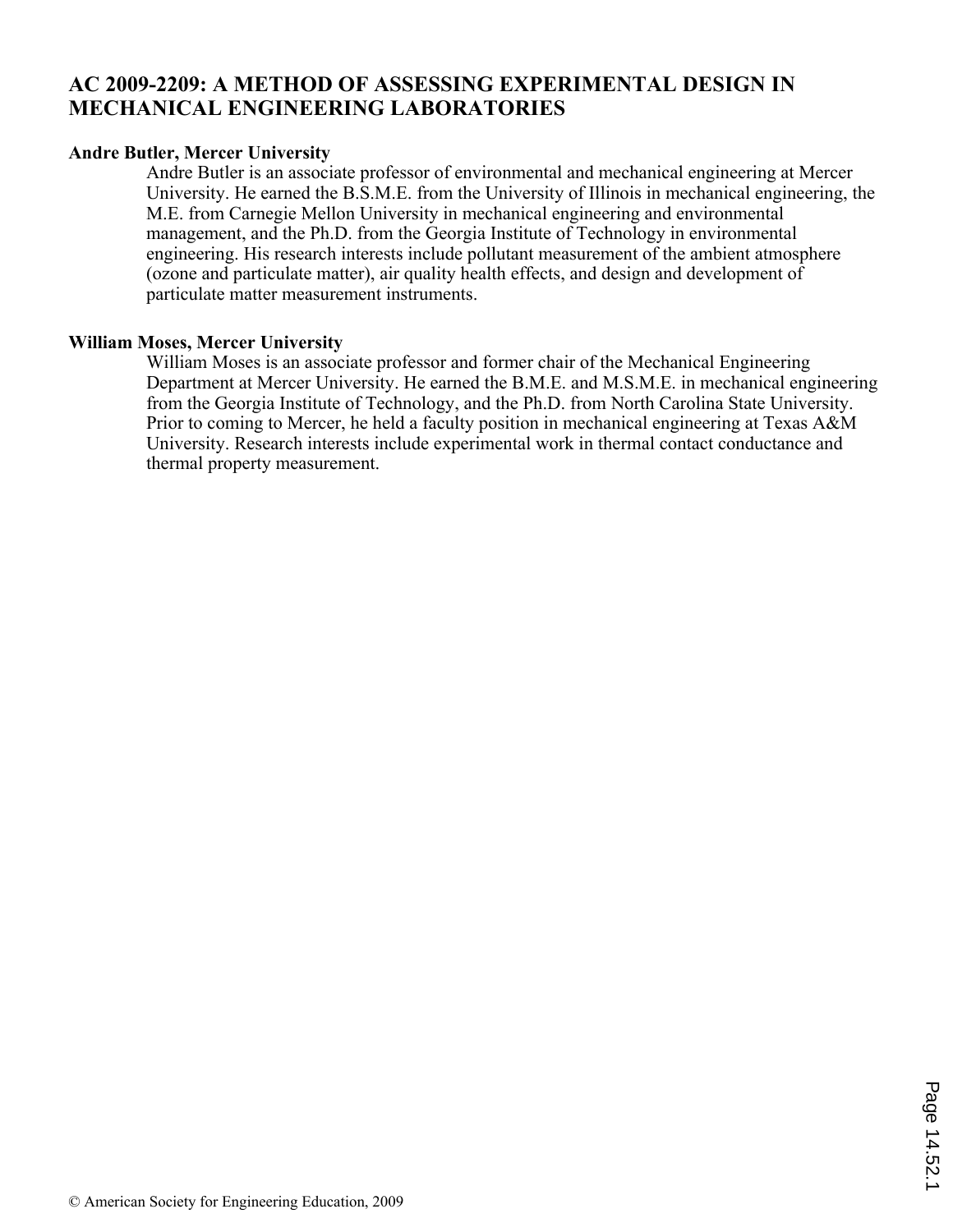# **A Method of Assessment to Examine Experimental Design in Mechanical Engineering Laboratories**

Students in the mechanical specialization at Mercer University are currently required to take two general mechanical engineering laboratory courses—one in the third year of the curriculum and the other in the fourth year. The first of these courses begins with seven or eight single period laboratories in which the students are directed to complete a well-defined set of procedures and perform simple analyses. In an effort to more formally introduce experimental design into the laboratory experience, this course ends with a three project sequence in which students are provided with an experimental objective (e.g., determine the coefficient of performance of a vapor-compression refrigeration system as a function of condenser pressure) and information regarding the function of an experimental apparatus. In two 3-hour lab periods, students are expected to independently develop and verify a procedure for accomplishing the objective, execute their procedure, and report the results. The purpose of the second course, the seniorlevel capstone laboratory experience, has always been to have students successfully design an experimental solution to more complex engineering problems, building upon the knowledge gained during the junior-level experience. The senior lab consists of only two experimental objectives, and students have seven weeks to define, execute, and conduct the series of experiments required to meet the objective. This laboratory structure has now been in place for about ten years and has been formally assessed for one and a half ABET cycles, including two ABET site visits. This paper has three main goals: (1) to present an overview of the current structure of these labs at Mercer University, (2) to examine details and results of the School of Engineering's assessment scheme for demonstrating "an ability to design and conduct experiments, as well as to analyze and interpret data" when applied at the specialization level, and (3) to both quantitatively and qualitatively compare performance in the two lab courses to determine whether the junior-level experience is sufficient preparation for the senior-level experience.

## **Introduction**

Laboratory experiences are an important component of mechanical engineering (ME) education. In lab courses, students learn to identify experimental objectives, apply basic measurement techniques, collect and evaluate data, and write technical reports. In addition, senior-level students often must design a set of experiments for achieving an open-ended research objective. The Accreditation Board for Engineering and Technology (ABET) requires that engineering programs demonstrate that their students attain eleven outcomes, including one that most specifically addresses laboratory courses $<sup>1</sup>$ :</sup>

"Engineering programs must demonstrate that their students attain the following outcomes: . . . [including] an ability to design and conduct experiments, as well as to analyze and interpret data  $\cdot$  . . .  $\cdot$ 

At the Mercer University School of Engineering (MUSE), the mechanical engineering laboratory sequence consists of two courses. MAE 302L is a two-credit course that most students schedule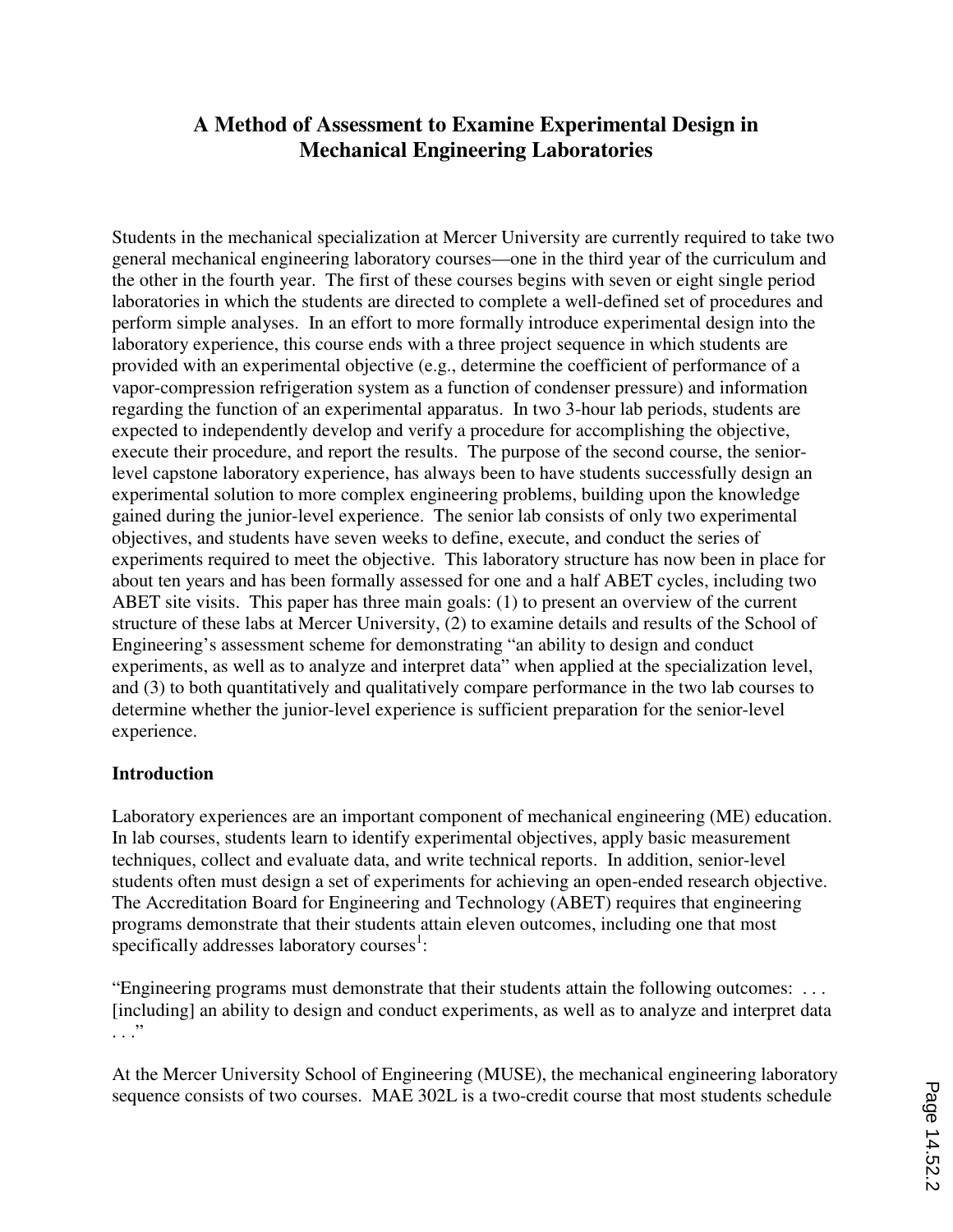during the spring semester of their junior year. One of the desired (if not explicitly stated) results of MAE 302L is to fully prepare students for MAE 402L, which is the senior-level laboratory experience that most students schedule during the fall semester of their senior year. The major difference between the two courses is the open-ended nature of MAE 402L. Specific differences will be discussed later.

There are two hypotheses under test in this paper. The first deals with ABET and/or SACS (Southern Association of Colleges and Schools) accreditation, and can be stated as:

*Successful completion of MAE 302L and MAE 402L by MUSE students demonstrates adequate proficiency in the areas of designing and conducting experiments, and analyzing and interpreting data.* 

The tests used to investigate this hypothesis are both objective (e.g., the course assessment scheme developed by MUSE) and subjective (e.g., faculty observations and impressions). The second hypothesis deals with the notions of "threading" concepts and skills throughout the curriculum, as well as quantifying the degree to which related experiences build upon one another<sup> $2-3$ </sup>:

*Successful completion of MAE 302L adequately prepares students for the subsequent course, MAE 402L, which is more rigorous.* 

Likewise, the tests used to investigate the second hypothesis are also objective and subjective.

# **Description of MAE 302L**

Junior-level students enrolled in MAE 302L spend one hour per week in a traditional lecture setting, during which time they are introduced to subject matter including uncertainty and statistical analyses, dynamic system measurement, and instrumentation. In addition, students are required to conduct simple, closed-ended laboratory experiments on the following topics: hardness testing, shear stress, beam bending, column buckling, tensile testing, and temperature measurement. The lab instructor provides the students, who work in small teams of 2-4 members, with a complete description of the current experiment. Requirements for the students include setting up the relevant equipment, performing the indicated tests, and recording their observations, all in the allotted three hour lab period. Each group must turn in a professional written report one week later.

Following the completion of the "canned" labs, students are required to conduct three, openended experiments over the rest of the term (6-7 weeks). Characteristic problem statements for these labs are as follows:

- **Fluid Flow** Calculate mass flow rate using the cantilevered weight technique and using the venturi tube. Also, determine the best locations on the venturi for estimating mass flow rate.
- **Refrigeration Cycle** Determine the coefficient of performance of the refrigeration cycle under various evaporator and condenser pressures.
- ≠ **Heat Transfer** Determine the thermal diffusivity of an aluminum bar.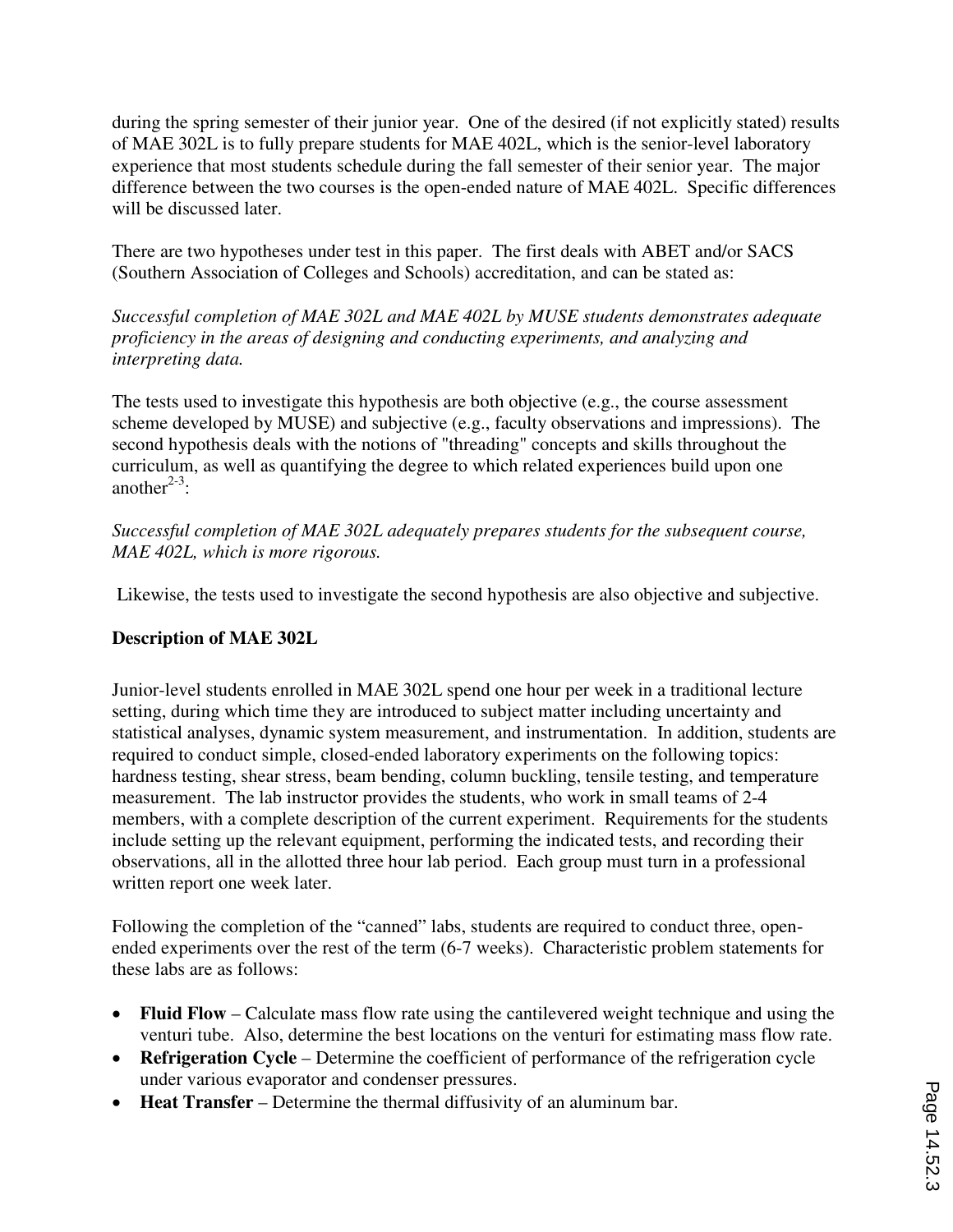Student groups are provided little additional information and work on each experiment for two weeks. During the first week, students familiarize themselves with all relevant equipment and determine a procedure for conducting the experiment that they will execute the following week. Groups are required to submit a lab plan prior to the week two activities. Groups rotate among the three labs until all have been completed.

## **Description of MAE 402L**

In MAE 402L, each group of 3-4 students is expected to solve two open-ended problems during the semester (groups are nominally allocated seven 3-hour class periods for each problem). Two typical problem statements are as follows:

- Determine an appropriate convective correlation for free convection heat transfer from a flat plate. An analysis for a single plate orientation/geometry is required. Compare your result with a "standard" correlation for your test geometry.
- ≠ You are a product engineer for Cedar Ridge Forge, Inc. (CRFI); a manufacturer of forged industrial products. One of your most profitable products is pole climbers, used by rural telephone service workers and tree harvesters. Until recently, CRFI had been the dominant supplier to the domestic climber market, primarily because CRFI's climbers were the lowest price climbers available. Recently, the firm has been losing market share in the climber market because the old line was plagued by fatigue cracking in the shank of the climber. You have proposed a change in material for the shank to AISI/SAE 4140 steel. Your largest customer will agree to the material change and its resulting price increase if the following conditions can be achieved:
	- 1. the shanks will be 100% tempered martensite in the maximum thickness of 0.25 inch;
	- 2. the shanks have a tensile strength of at least 225 ksi;
	- 3. the ductility of the shanks be at least 8%;
	- 4. the yield strength of the material be at least 180 ksi.

Select a heat treatment for AISI/SAE 4140 steel and design an experimental program that will demonstrate that your heat treatment process improves the climbers<sup>4</sup>.

Groups receive the problem statement and a list of available equipment, materials, and tools (some of which may not be relevant) at the first meeting, and must turn in a lab plan (completed individually) at least 1-2 days before the second meeting. Each group determines its experimental procedures based on the individual plans submitted by the group members.

## **Evaluations of Student Performance — Assessment**

Student reports from this senior level capstone laboratory are the sole basis of the performance assessed for use in determining whether or not program outcomes have been achieved for the mechanical specialization. The statement of program outcomes for the Mercer University School of Engineering proposes that, among a number of other engineering and societal capabilities, graduates will be able to "design and conduct experiments and analyze data."<sup>5</sup> This outcome and its assessment are intended specifically to address ABET engineering program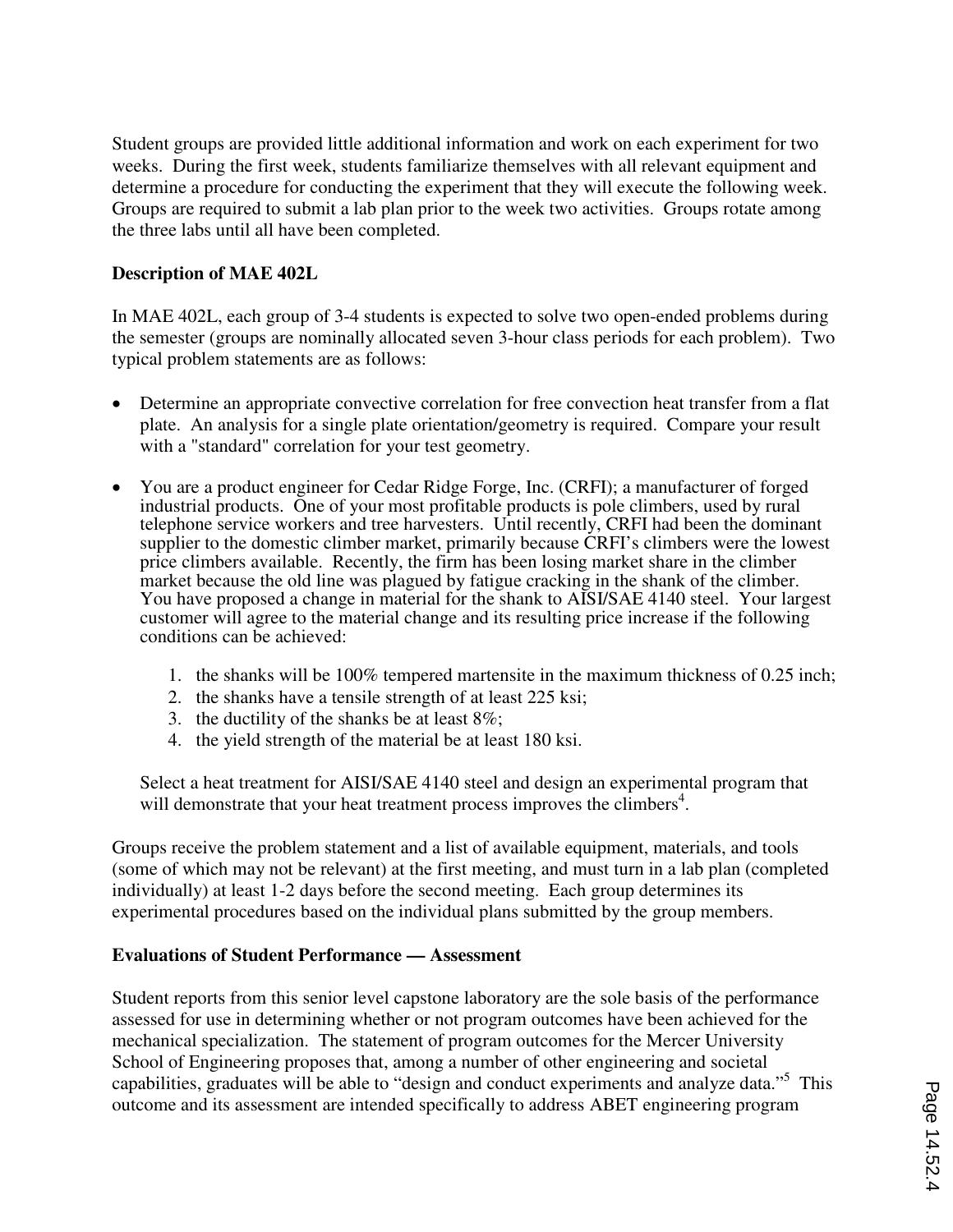criterion 3(b)—"Engineering programs must demonstrate that their students attain the following outcomes: . . . (b) an ability to design and conduct experiments, as well as to analyze and interpret data . . ."<sup>1</sup> as well as SACS comprehensive standard 3.3.1—"The institution identifies expected outcomes, assesses the extent to which it achieves these outcomes, and provides evidence of improvement based on analysis of the results in each of the following areas: 3.3.1.1 educational programs, to include student learning outcomes . . ."<sup>6</sup>

Within the Mercer School of Engineering this assessment is conducted by an evaluation of student work from one open-ended experiment assignment. All reports for this lab assignment are assessed by a team of three faculty members [usually including the course instructor(s)]. The faculty members assess each of four tasks separately<sup>7,8</sup>: design of experiment, conduct of experiment, analysis of data, and interpretation of data. Each lab group's performance with respect to each task is scored on a 1 to 5 scale; where 1 represents unacceptable performance, 3 represents acceptable performance, and 5 represents excellent performance. An overall score for each group is calculated as the grand average of the three faculty member scores for the set of four tasks on the selected assignment. The outcome is judged to have been achieved if 70% or more of the students/teams have a grand average of 3.0 or higher. The standard form for this activity is shown in Appendix A. Within the mechanical specialization, the four tasks—design, conduct, analysis, and interpretation—are each subdivided into five related sub-tasks that students are expected to address in their final lab reports. This sub-division is shown in Appendix B.

The mechanics of the assessment process consist of each evaluator reading a report and determining (to the evaluator's satisfaction) which of the expected sub-tasks have been adequately completed. If, for example, any four of the expected sub-tasks in a group have been adequately reported, then a score of "4" is transferred to the team evaluation sheet for the appropriate category. These twelve individual scores thus obtained (four per evaluator) are subsequently averaged and the "grand average" is determined for each lab group.

Implementation of this assessment scheme has turned out to be reasonably straight-forward. Faculty members undertaking the evaluation are able to score each report in real time without having to refer back to other reports to maintain a comparative basis for evaluation. Postprocessing of results consists only of determining the grand average for the report from the individual faculty assessments. The underlying handicap of this scheme appears to be that, after three cycles of implementation, most lab groups fail to achieve the 3.0 or higher expected grand average. While evaluator score tallies within task groups characteristically do not vary widely, the detail with which the score was determined may—e. g., one evaluator may feel that sub-tasks 1, 3, and 5 were properly managed, while a second evaluator may feel that sub-tasks 2, 4, and 5 were the sub-tasks satisfied. These discrepancies make specific closure of the feedback loop difficult—especially since neither of the lab courses includes course learning objectives specifically directed at each sub-task. What does emerge anecdotally from this assessment scheme when evaluated by the laboratory course instructors is a common sense that most of the deficiencies noted lie in the poor quality of the written report rather than in the overt omission of expected outcomes. Generally speaking, in designing an experiment, most student groups are **observed** to identify applicable theory, operate relative to a reasonable problem statement they have defined, evaluate a range of variables, appropriately define a repeatable and effective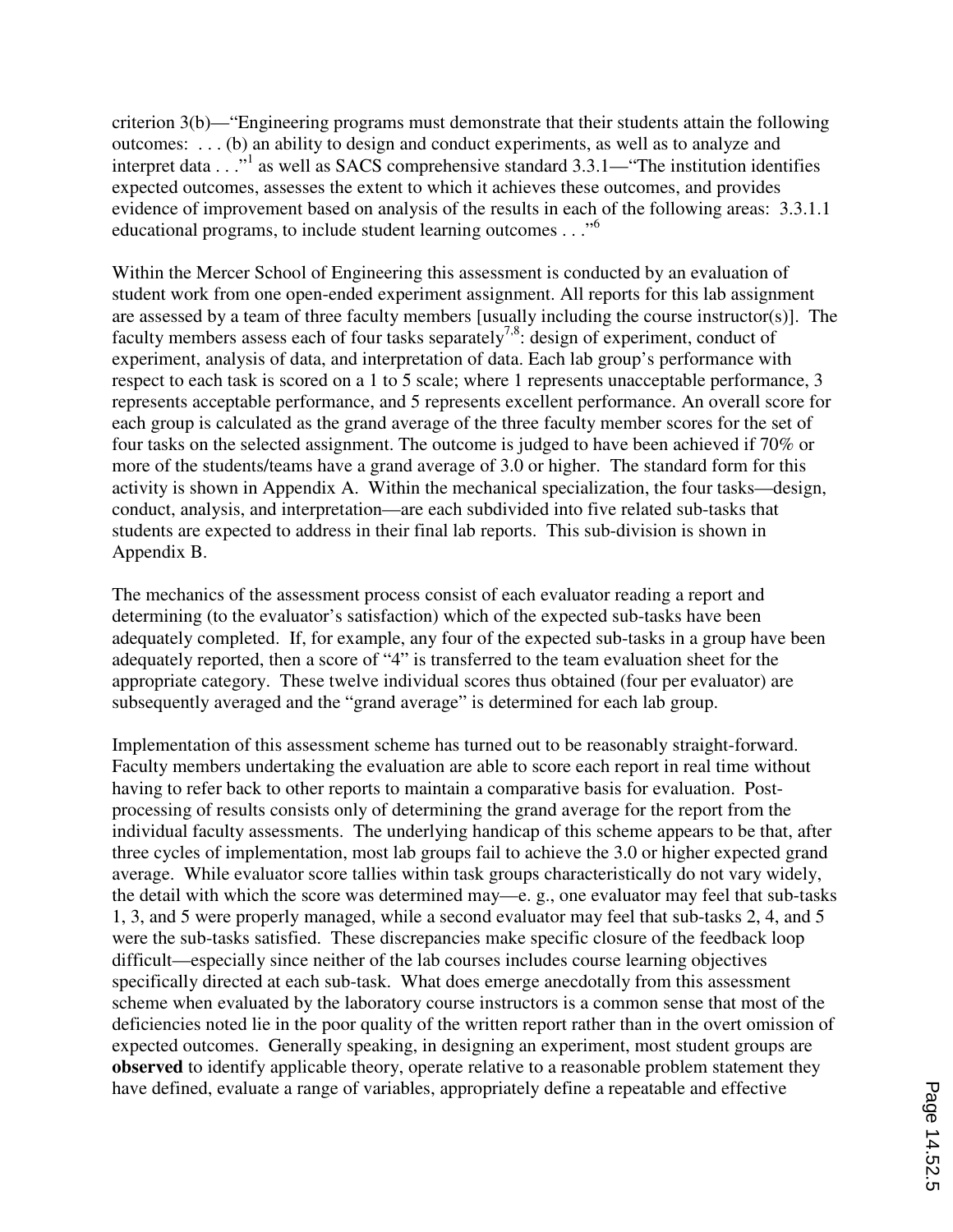procedure, etc., but they seem to be unable to consistently write a technical laboratory report that clearly indicates that these tasks have been accomplished. Similar statements can be made with regard to conduct of the experiment and the analysis of experimental data. The one category that does not lend itself to consistent in-class/lab observation of student activity is the interpretation of data. As this is the most open-ended of the experimental tasks assessed, it might be expected that this area could generate the most legitimate concern. As applied in the mechanical specialization, the MUSE assessment scheme would do little to alleviate that concern, but, again, discerning whether or not the difficulty is fundamentally in the student interpretation or in the reporting of the student interpretation is open to debate. While in-lab discussion can elicit pertinent observations from most groups, it also seems equally clear that students do not generally grasp the relevance of these in-class (and often instructor initiated) discussions with regard to the interpretation of experimental results they are trying to report.

It is certainly plausible that these shortcomings can be addressed in the curriculum. All engineering students at MUSE take two courses related to technical communication (EGR 108, Professional Practices, and TCO 341, Technical Communication). What appears to be missing from the focused content of both of these courses is a specific effort to address issues of technical writing. Alternatively, within the mechanical specialization technical electives could be modified to allow more academic credit to be assigned to either MAE 302L or MAE 402L (or both).

## **Evaluation of Student Preparedness — Grades**

One of the most difficult instructor tasks involved in capstone laboratories is evaluating student performance and assigning grades. The difficulty is related to the unavoidable subjectivity of the evaluation and the intrinsic muting of individual contributions whenever students work in teams. In MAE 302L, individual contribution in the laboratory is assessed through peer reviews and evaluations<sup>9</sup> (see Appendix C). MAE 402L has a more definitive individual component, in that 35% of the final grade is attributed to the student's individual lab plan. A grading rubric for both courses is provided in Appendix D.

Table 1 shows the aggregate change in students' grades after completion of the MAE 302L-MAE 402L lab sequence. For example, of the 109 students who completed the sequence, 44 (approximately 40%) improved their grades in the senior-level course. The data were further evaluated using a paired t-test to investigate differences between the students' mean grade change. The 95% confidence interval (CI) for the mean difference is (-0.0449, 0.2449) with a pvalue = 0.1588. These results indicate that there is no statistical difference between final grades obtained in MAE 302L and MAE 402L. A caveat to this analysis is that different instructors teach the two courses, which likely introduces bias (i.e., grading inconsistencies). In addition, students may forget the nuances of experimental design introduced in MAE 302L during the summer before their senior year.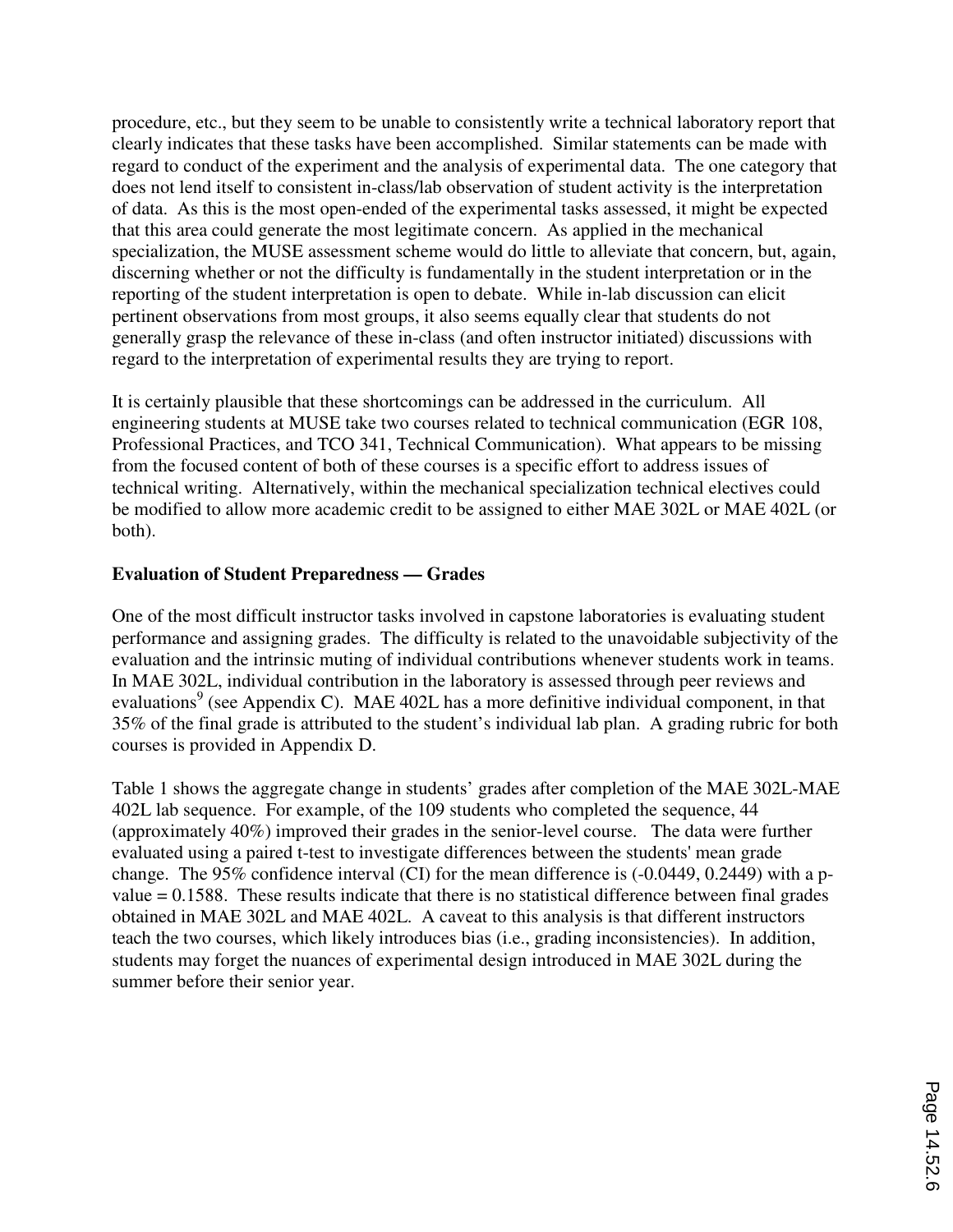Table 1. Change in students' grades (MAE 302L - MAE 402L)

|           | Number             | % of Total |
|-----------|--------------------|------------|
| Improved  | 44                 | 40.4       |
| No change | 24                 | 22.0       |
| Worsened  | 41                 | 37.6       |
|           | $n = 109$ students |            |

## **Evaluation of Student Preparedness — Faculty Observations**

For the most part, students in MAE 402L are able to decipher a general statement of research objectives, design simple experiments related to the overall goal, and collect meaningful data in a systematic and timely fashion. The MAE faculty is pleased with the students' "ability to design and conduct experiments, as well as well as to analyze data." Where students tend to fall short of faculty expectations, however, is in their ability to "interpret" the data they collect. For example, the specific experiments for determining the heat transfer coefficient (h) and viscosity  $(\mu)$ designed by typical student groups working on the heat transfer laboratory are of high quality. However, the tables, graphs, and accompanying text used to report their findings are inadequate. The missing component from the engineering educational experience at MUSE appears to be specific, intentional training in technical writing, although the curriculum can be easily modified to address this concern, as discussed in the previous section.

An interesting addendum to the shortcomings identified at MUSE is the self-reported writing proficiency of practicing engineers, who report writing as a professional strength, and who correlate years of education with writing aptitude<sup>10</sup>. This could indicate that practicing engineers undergo significant on-the-job training in technical writing.

## **Conclusions**

Both metrics of assessment (the ABET/SACS assessment and the traditional grading evaluation) have uncovered the same basic weakness at the end of the senior level capstone laboratory in the mechanical specialization. The missing component from this aspect of the engineering educational experience at MUSE appears to be specific, intentional training in technical writing. The persistence of this observation over four full assessment cycles (eight years) indicates that curricular changes may be appropriate in order to address this need. Within the mechanical specialization this could be achieved by increasing the credit in the junior lab course in order to include more focused writing content or, school-wide, by changing the current focus of the technical communication classes.

## **Acknowledgements**

The authors would like to acknowledge Drs. Monika Bubacz, Thomas Cook, Ohchang Jin, Phil Metz, and Loren Sumner for their past and continued contributions to the mechanical engineering laboratories at Mercer University.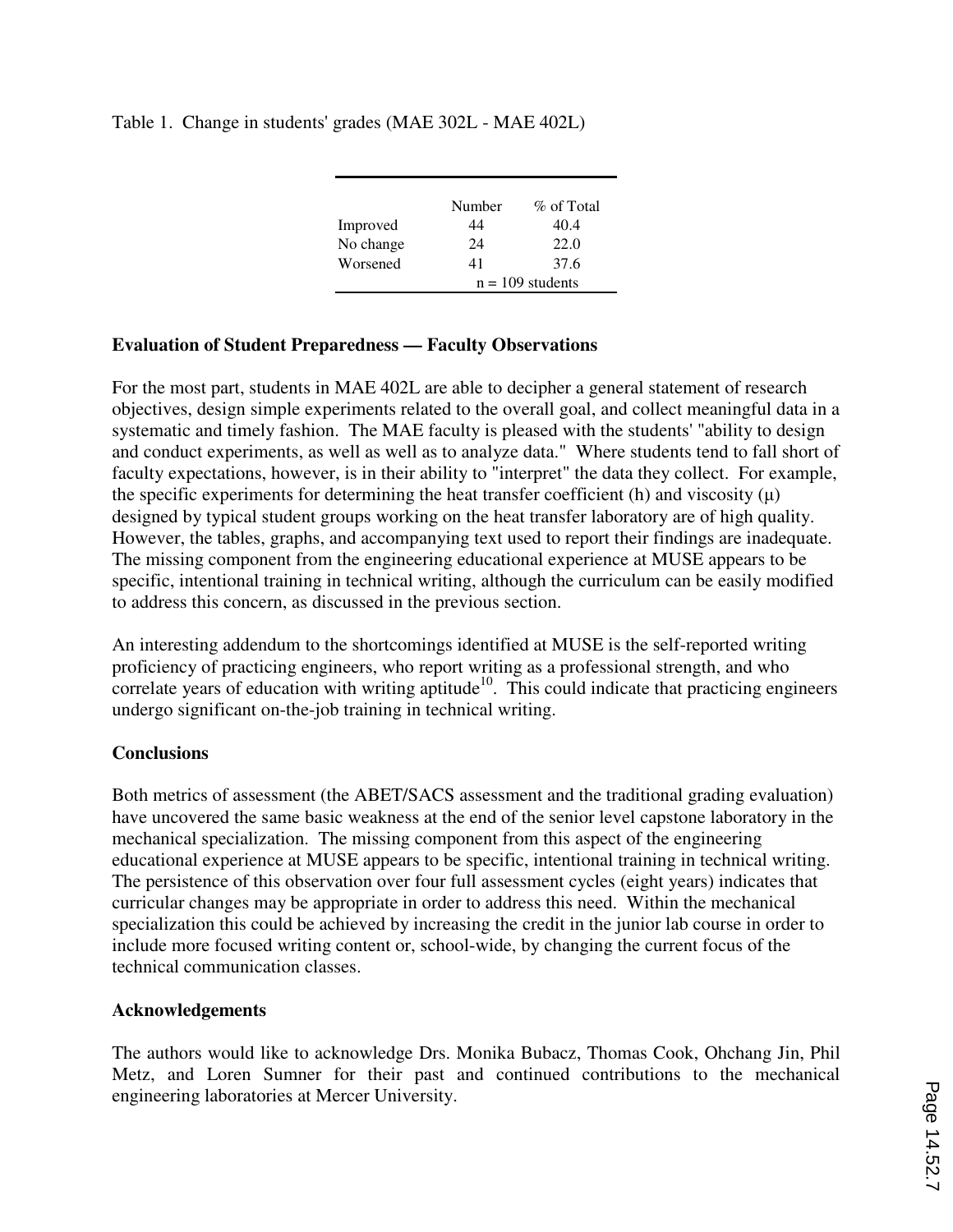#### **References**

1. Engineering Accreditation Commission, "Criteria for Accrediting Engineering Programs—Effective for Evaluations During the 2009—2010 Accreditation Cycle," ABET, Inc., December 2008.

2. Mullisen, R.S. "A mechanical engineering programme categorized into curricular threads," *International Journal of Mechanical Engineering Education*, Vol. 27, Issue 3, pp. 230-234, July 1999.

3. Moller, J.C., Schmahl, K.E., Bardes, B.P, and Shinn, K.D. "Manufacturing Design thread in a manufacturing engineering curriculum," 27<sup>th</sup> Annual Frontiers in Education Conference, Teaching and Learning in an Era of Change, Proceedings, Vol. 3, pp. 1308-1311, 1997.

4. Metz, P. O., "MAE 402L, Mechanical Engineering Laboratory II, " Mercer University, School of Engineering, 1999.

5. Mercer University, "Mercer University Catalog 2008-2009: Macon Campus," Vol. 94, No. 1, July 2008, pp. 271-272.

6. Commission on Colleges, *The Principles of Accreditation: Foundations for Quality Enhancement*, Southern Association of Colleges and Schools, 2008.

7. Besterfield-Sacre, M. E., Shuman, L. J, Wolfe, H., Atman, C. J., McGourty, J., Miller, R. L., Olds, B. M., and Rogers, G. M., "EC 2000 Outcome Attributes: Definition and Use," *Best Assessment Processes III*, Rose-Hulman Institute of Technology, 2000.

8. Feisle, L. D., and Rosa, A. J., "The Role of the Laboratory in Undergraduate Engineering Education," *Journal of Engineering Education*, Vol. 94, No. 1, pp. 121-130, January 2005.

9. Van Duzer, E., and McMartin, F. "Building better teamwork assessments: A process for improving the validity and sensitivity of self/peer ratings", *Proceeding of the American Society for Engineering Education 1999 Annual Conference*, 1999.

10. Arfken, D., and Henry, J. "A survey of engineers: writing attitudes and productivity", 1986 Annual Meeting of the Southwest Educational Research Association, Houston, TX, 1986.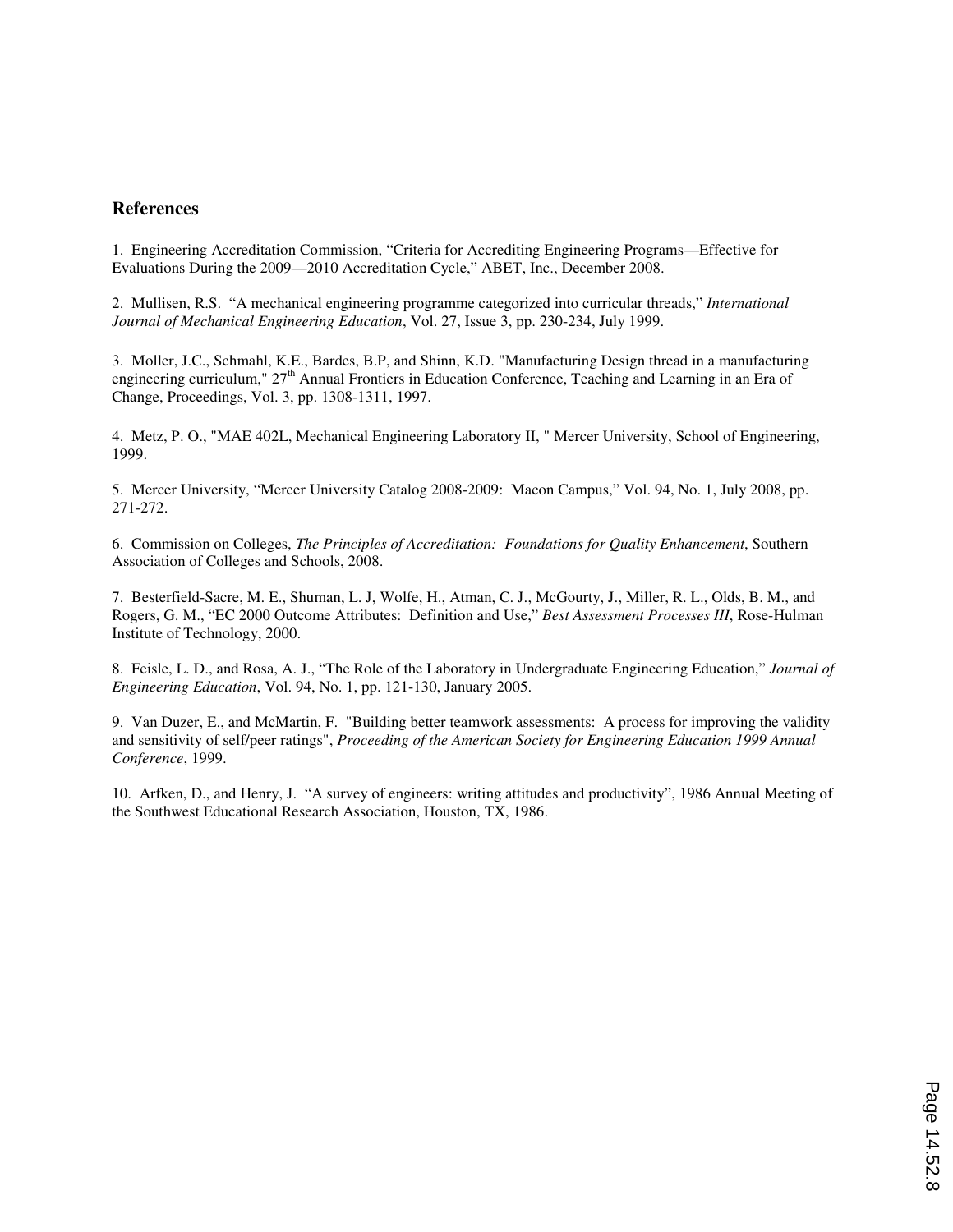### **Appendix A**

#### **MUSE Assessment of BSE Outcome 4 Design and Conduct Experiments and Analyze and Interpret Data Individual Student/Team Evaluation Sheet**

|                              | Semester: |
|------------------------------|-----------|
|                              |           |
|                              |           |
| <b>Student/Team Members:</b> |           |

*Evaluate the attached laboratory report in terms of performance in each of four task areas, where each task area is defined in terms of the following typical activities\*:* 

#### **Design of experiment**

Identify applicable theory, construct appropriate hypothesis or problem statement, formulate control and evaluating variables, choose measure(s) of effectiveness by which experimental outcome(s) will be evaluated, predict experimental uncertainties, combine information for experiment from multiple sources

#### **Conduct experiment**

Consider measurement errors in instrumentation, anticipate and minimize experimental disruptions, follow ethical protocols when collecting data, document collection procedures so that experiment can be repeated, anticipate and minimize data errors via pilot study.

#### **Analysis of data**

Select and explain different methods of analysis (descriptive and inferential) and depth of analysis needed, use appropriate tools to analyze data, apply statistical procedures were appropriate, organize information into meaningful categories

#### **Interpretation of data**

Recognize how results relate to or differ from theory or previous results, verify and validate experimental results, question whether constraints hold in both experiment and real world, interpret results with respect to assumptions and constraints, assess the accuracy and precision of the results.

*Evaluate each student/team's performance with respect to each of the four task areas using a 1, 2, 3, 4, 5 scale; where 1 represents unacceptable performance, 3 represents acceptable performance and 5 represents excellent performance* 

| <b>Faculty Evaluation Summary</b> | <b>Faculty</b><br><b>Member 1</b> | <b>Faculty</b><br><b>Member 2</b> | <b>Faculty</b><br><b>Member 3</b> |
|-----------------------------------|-----------------------------------|-----------------------------------|-----------------------------------|
| Design of experiment              |                                   |                                   |                                   |
| <b>Conduct experiment</b>         |                                   |                                   |                                   |
| Analysis of data                  |                                   |                                   |                                   |
| <b>Interpretation of data</b>     |                                   |                                   |                                   |

*Calculate the grand average for the student/team's performance as the average of the 12 scores listed above.* 

 **Grand Average: \_\_\_\_\_\_\_\_\_\_\_\_\_\_** 

\* Typical activities from *EC 2000 Outcome Attributes: Definition and Use*, by Besterfield-Sacre, Shuman, Wolfe, Atman, McGourty, Miller, Olds, and Rogers, University of Pittsburgh, 2000.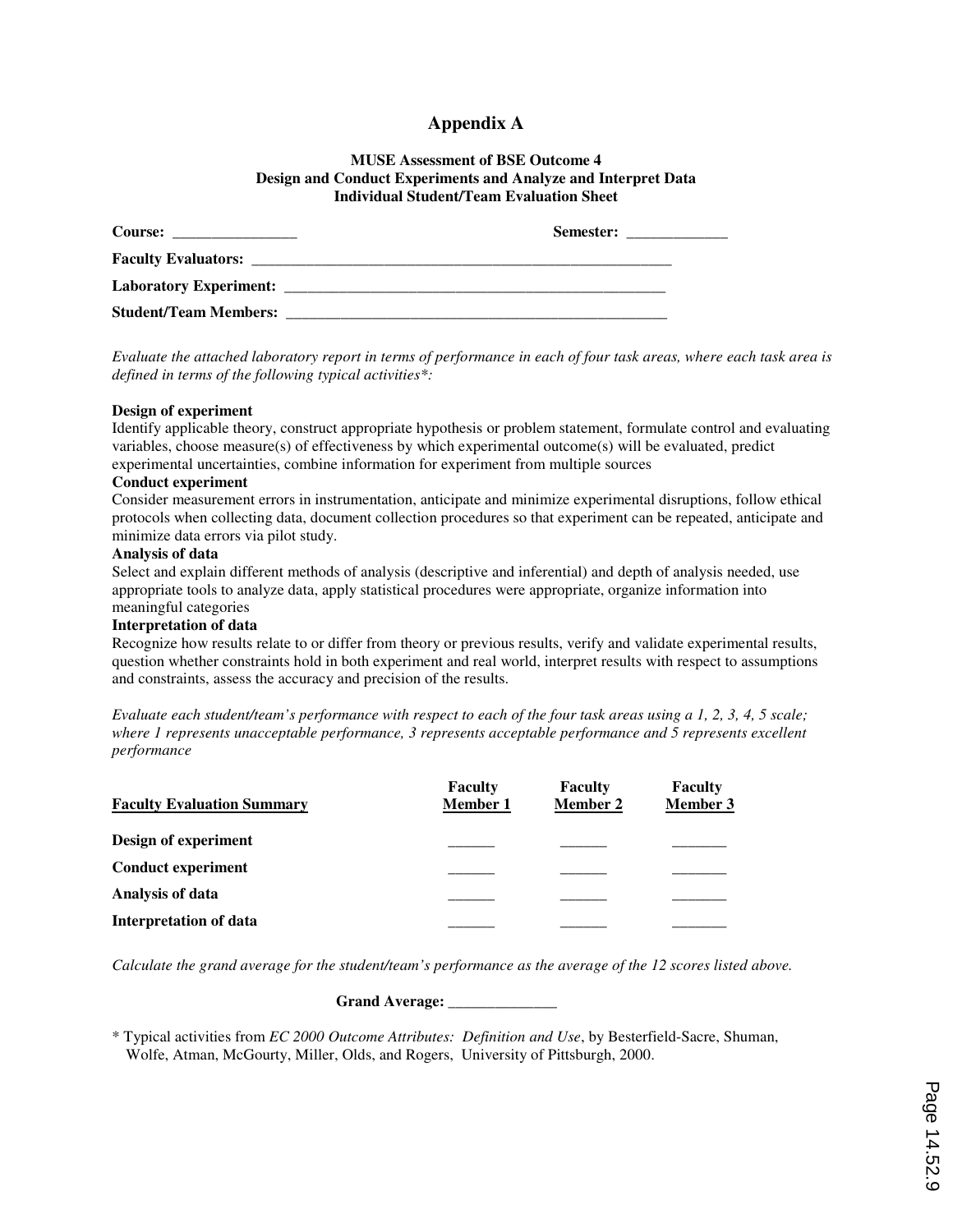# **Appendix B**

|    |                                                     | <b>EVALUATOR:</b> |  |  |  |
|----|-----------------------------------------------------|-------------------|--|--|--|
|    | DESIGN of experiment                                |                   |  |  |  |
| 1. | identify applicable theory                          |                   |  |  |  |
| 2. | construct appropriate problem statement             |                   |  |  |  |
| 3. | evaluate range of control variables                 |                   |  |  |  |
| 4. | define procedure                                    |                   |  |  |  |
| 5. | reference information from multiple sources         |                   |  |  |  |
|    | CONDUCT experiment                                  |                   |  |  |  |
| 1. | experimental uncertainty/control measurement errors |                   |  |  |  |
| 2, | anticipate experimental disruptions                 |                   |  |  |  |
| 3. | follow safety protocols                             |                   |  |  |  |
| 4. | document collection procedures                      |                   |  |  |  |
| 5. | perform pilot study                                 |                   |  |  |  |
|    | ANALYSIS of data                                    |                   |  |  |  |
| 1. | select and explain method of data analysis          |                   |  |  |  |
| 2. | use appropriate analysis tools                      |                   |  |  |  |
| 3. | apply appropriate statistical procedures            |                   |  |  |  |
| 4. | organize information into meaningful categories     |                   |  |  |  |
| 5. | experimental uncertainty used in results            |                   |  |  |  |
|    | <b>INTERPRETATION</b> of data                       |                   |  |  |  |
| 1. | relationship of results to theory                   |                   |  |  |  |
| 2. | validate experimental results                       |                   |  |  |  |
| 3. | interpret results                                   |                   |  |  |  |
| 4. | assess accuracy and precision of results            |                   |  |  |  |
| 5. | recommendations for future work                     |                   |  |  |  |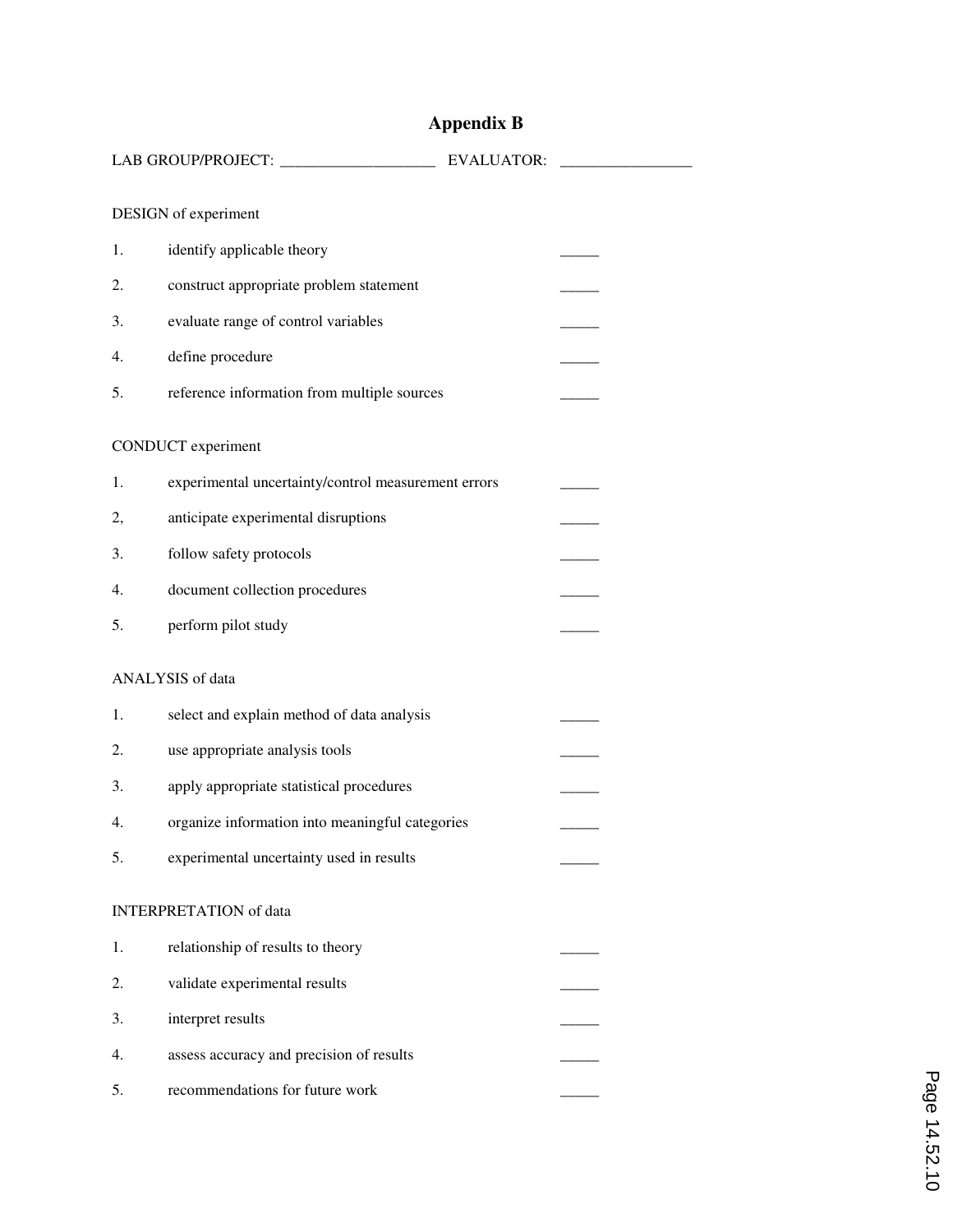## **Appendix C**

#### Self/Peer Team Assessment

| Name                                                                                            |                                                                                   |                                                                       | Date                                                        | Lab                                                                  |  |
|-------------------------------------------------------------------------------------------------|-----------------------------------------------------------------------------------|-----------------------------------------------------------------------|-------------------------------------------------------------|----------------------------------------------------------------------|--|
| 1.<br>Please circle the rating that best describes your team for each of the three items below: |                                                                                   |                                                                       |                                                             |                                                                      |  |
|                                                                                                 |                                                                                   | a. Did all members of the group share in the team's responsibilities? |                                                             |                                                                      |  |
|                                                                                                 | Some members did no<br>work at all                                                | A few members did most of the<br>work                                 | The work was generally shared by<br>all members             | Everyone did an equal share of<br>the work                           |  |
|                                                                                                 | b. Which of the following best describes the level of conflict at group meetings: |                                                                       |                                                             |                                                                      |  |
|                                                                                                 | No conflict, everyone<br>seemed to agree on what<br>to do                         | There were disagreements, but<br>they were easily resolved            | Disagreements were resolved with<br>considerable difficulty | Open warfare: still unresolved                                       |  |
|                                                                                                 | c. How productive was the group overall?                                          |                                                                       |                                                             |                                                                      |  |
|                                                                                                 | Accomplished some but<br>not all of the project's<br>requirements                 | Met the project requirements but<br>could have done much better       | Efficiently accomplished goals<br>that we set for ourselves | Went way beyond what we had<br>to do exceeding even our own<br>goals |  |

#### **2. Please rate yourself and each team member on how well the following phrase describes your team's work:**

| <b>Disagree</b>                      |                  | Tend to agree | Agree |
|--------------------------------------|------------------|---------------|-------|
|                                      | Tend to disagree |               |       |
|                                      |                  |               |       |
|                                      |                  |               |       |
|                                      |                  | Self:         |       |
| <b>Team Member Name or Initials:</b> |                  |               |       |

- a. Failed to do an equal share of the work
- b. Kept an open mind/was willing to consider other's ideas
- c. Was fully engaged in discussions during meetings.
- d. Took a leadership role in some aspects of the project.
- e. Helped group overcome differences to reach effective solutions.
- f. Often tried to excessively dominate group discussions.
- g. Contributed useful ideas that helped the group succeed.
- h. Encouraged group to complete the project on a timely basis.
- i. Delivered work when promised/needed.
- j. Had difficulty negotiating issues with members of the group.
- k. Communicated ideas clearly/effectively.

Team Assessment-Page 1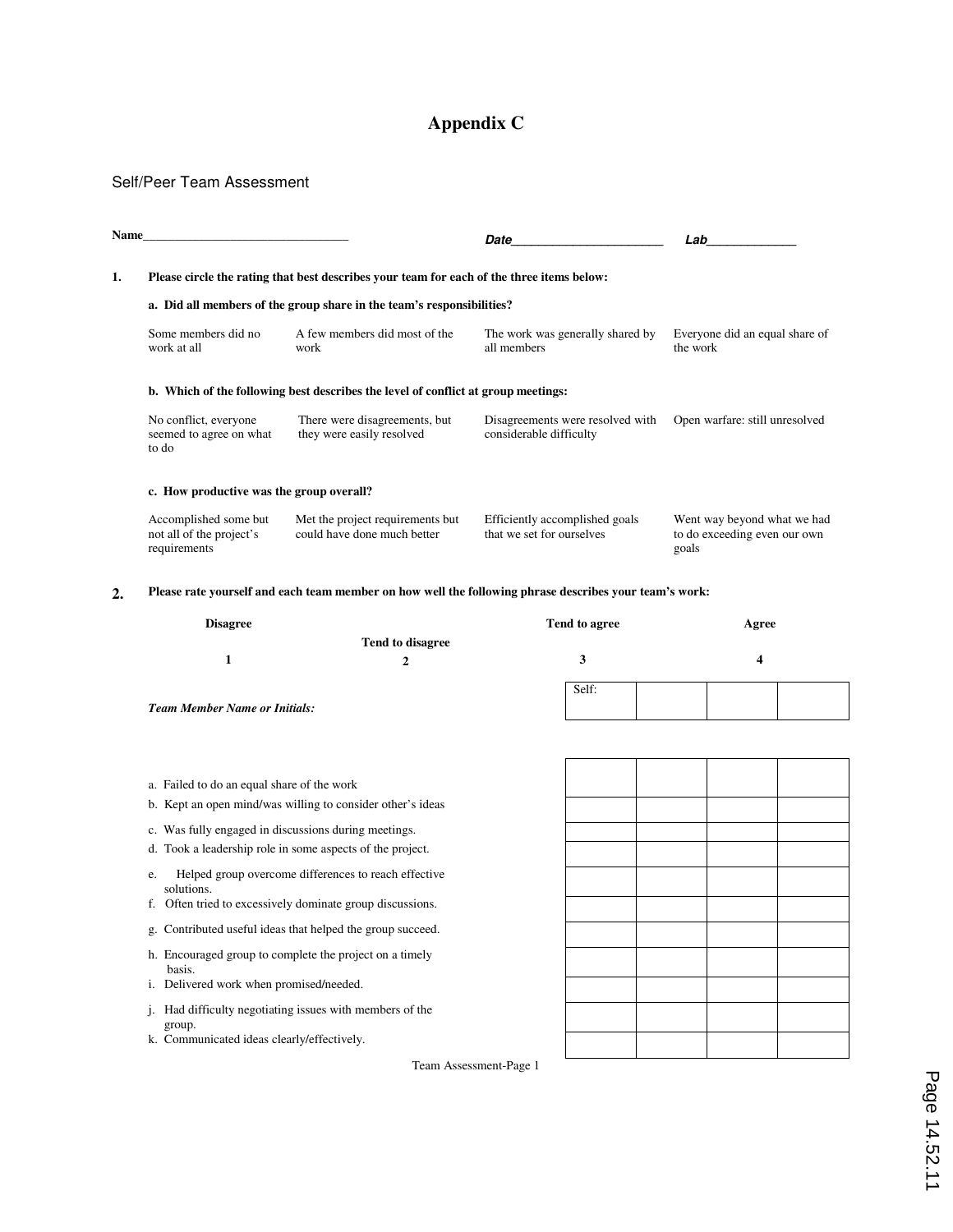Section 3: Write a brief description of the problems you encountered in working with this group and how they were resolved.

Section 4: Please distribute 100 points to your team. Each team member (including yourself) should get the points appropriate to his/her contribution to the team's efforts. The total points should add up to 100.

NOTE: Please make this a meaningful assessment instrument. Use integers only. Avoid giving each member the exact same score.

|        |              | # of Points |
|--------|--------------|-------------|
| Name:  |              |             |
|        |              |             |
| (Self) |              |             |
|        |              |             |
|        |              |             |
|        |              |             |
|        |              |             |
|        |              |             |
|        |              |             |
|        |              |             |
|        |              |             |
|        | <b>Total</b> | 100         |

Adapted from a self/peer assessment instrument developed by members of the Synthesis Coalition and reported in Van Duzer, E. & McMartin, F. (1999). Building better teamwork assessments: A process for improving the validity and sensitivity of self/peer ratings. Proceedings of the American Society for Engineering Education 1999 Annual Conference.

Team Assessment-Page 2